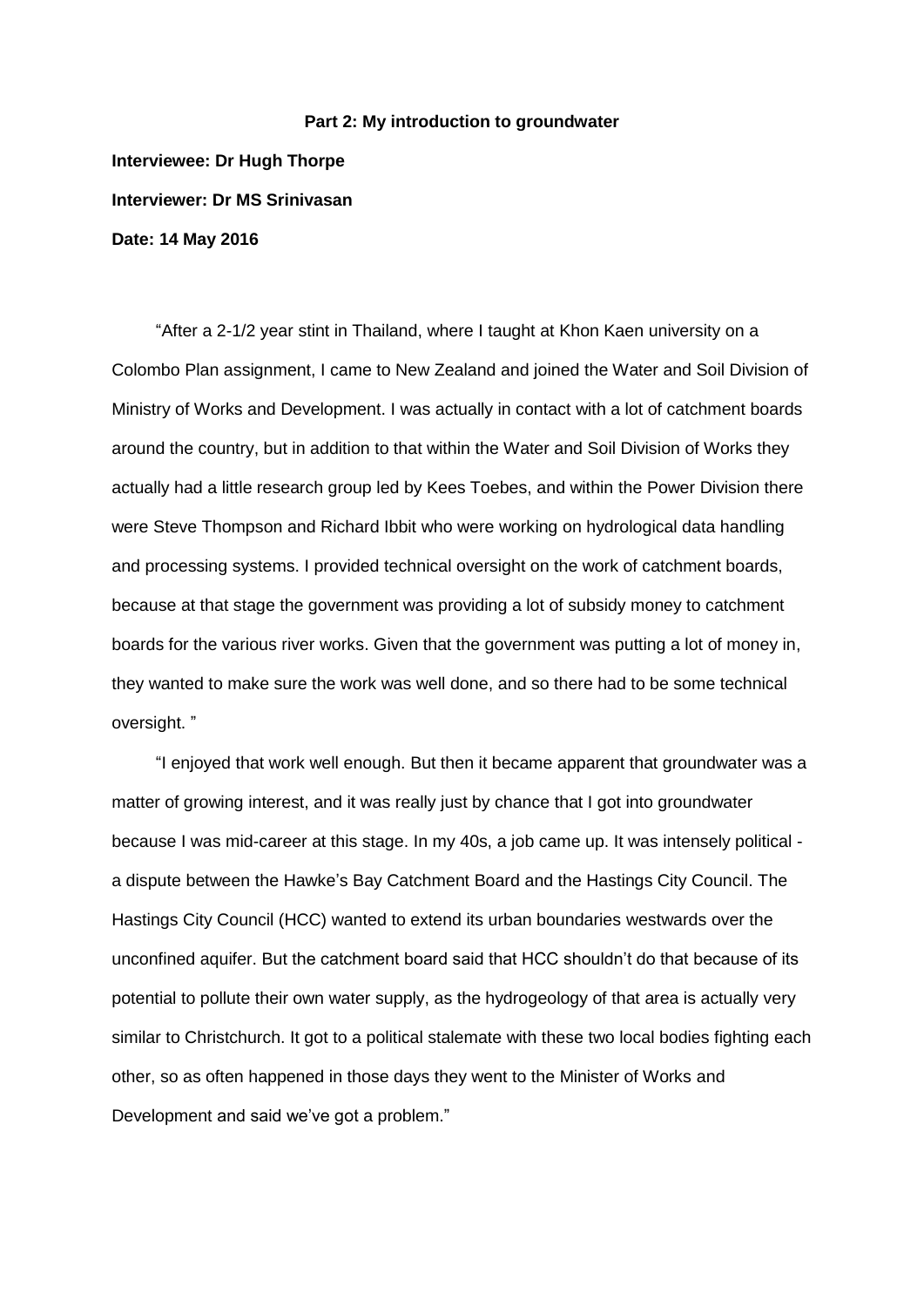"The Minister wrote to the MWD and said there's this groundwater problem up there, solve it. I had no background in groundwater at all. Hardly anybody did in those days. This was 1976. But at that stage the Water and Soil Research had a new research director. Another scientist, Mike Taylor was officially in charge of issues related to water quality, and my role was in relation to water quantity, and this was a groundwater pollution issue essentially. So Mike Taylor was supposed to be leading the programme to solve the problem. But the research director came in one day and said to me, "We're going to do this work Hugh, and I want you to write a letter to the minister to tell him that we'd have it solved in nine months." I said to him, "This is a big job, there's no way we can do this in nine months," and he just said "write the letter", and I thought I'm not going to be involved, so I sat down and wrote the letter. It went off to the minister saying Ministry of Works will have this problem solved in nine months. I thought poor Mike Taylor, he's got a terrible job there. However about two weeks later the research director came back to me and said, "Mike Taylor is too busy Hugh, you're going to have to do it". In those days, the cooperation between government agencies was much easier than it is now, and so we pooled together whatever scientific expertise we had in groundwater. We had the geological survey, the Institute of Nuclear Sciences, and Bruce Hunt, who was a groundwater mathematician at the University of Canterbury plus others. We all got around a table."

The research director turned on all the resources. Money was no object. If we needed more people, they were recruited. We spent about a quarter of a million dollars in nine months, big money in those days, and we had established several research sites up on the unconfined aquifer. We drilled holes like mad all over the place. Wasted a significant amount of money and time because of our inexperience. We actually did complete the job in nine months, to the hour. I was responsible for writing the final report, and I was working like crazy. The deadline was 5 o'clock on the 30th of June 1977, and I slid the report into the letterbox in Wellington at 5 o'clock on the 30th of June 1977. I got some kudos from that, but I was working with a really good team of people, and the guys who did the field work up in